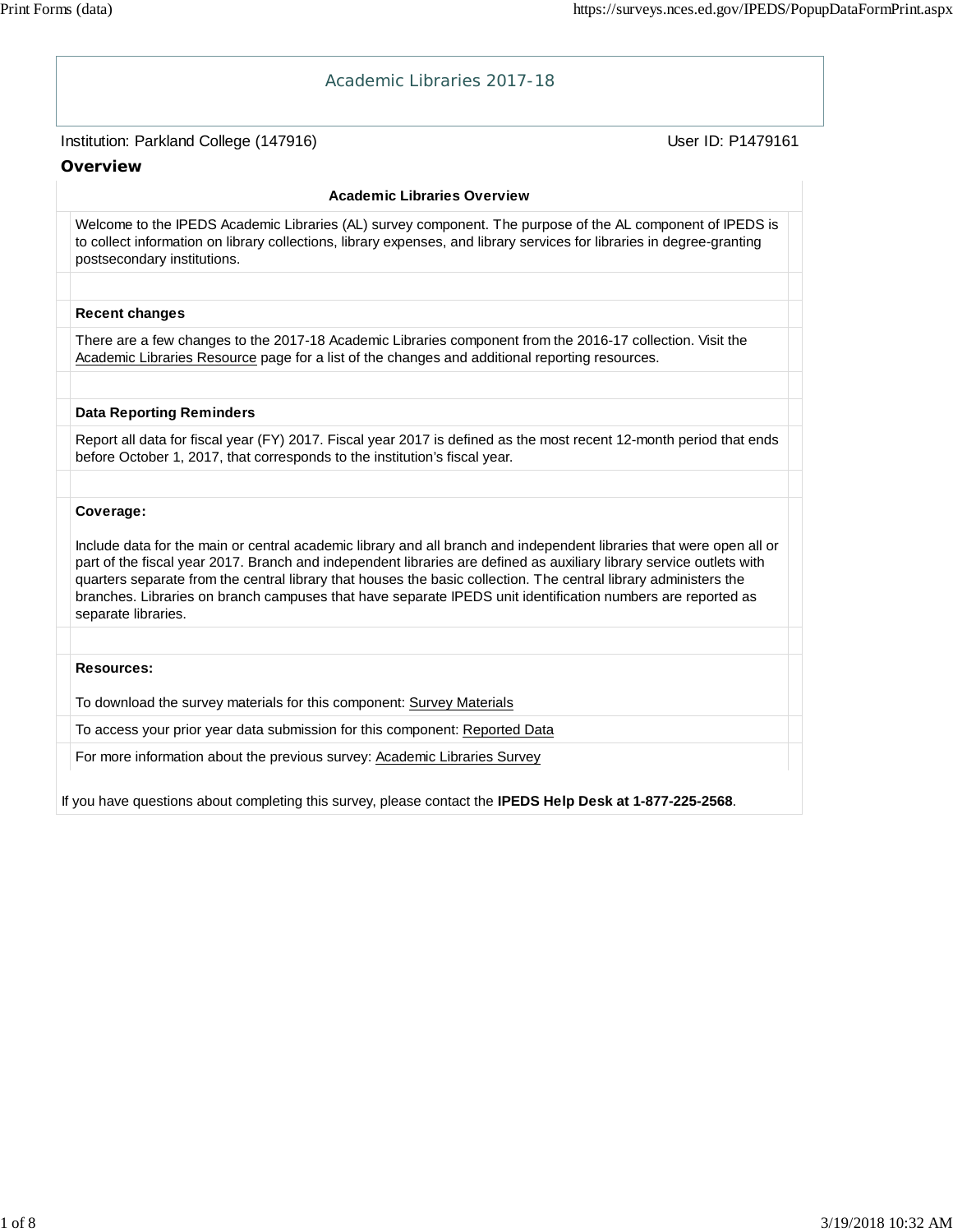|                                                               | User ID: P1479161<br>Institution: Parkland College (147916) |                     |   |                                    |  |  |  |  |
|---------------------------------------------------------------|-------------------------------------------------------------|---------------------|---|------------------------------------|--|--|--|--|
|                                                               | <b>Screening Questions</b>                                  |                     |   |                                    |  |  |  |  |
| Were your annual total library expenses for Fiscal Year 2017: |                                                             |                     |   |                                    |  |  |  |  |
|                                                               |                                                             | Less than \$100,000 | ⊙ | Greater than or equal to \$100,000 |  |  |  |  |
|                                                               |                                                             |                     |   |                                    |  |  |  |  |
| Is the library collection entirely electronic?                |                                                             |                     |   |                                    |  |  |  |  |
|                                                               | о                                                           | No                  |   | Yes                                |  |  |  |  |
|                                                               |                                                             |                     |   |                                    |  |  |  |  |
|                                                               |                                                             |                     |   |                                    |  |  |  |  |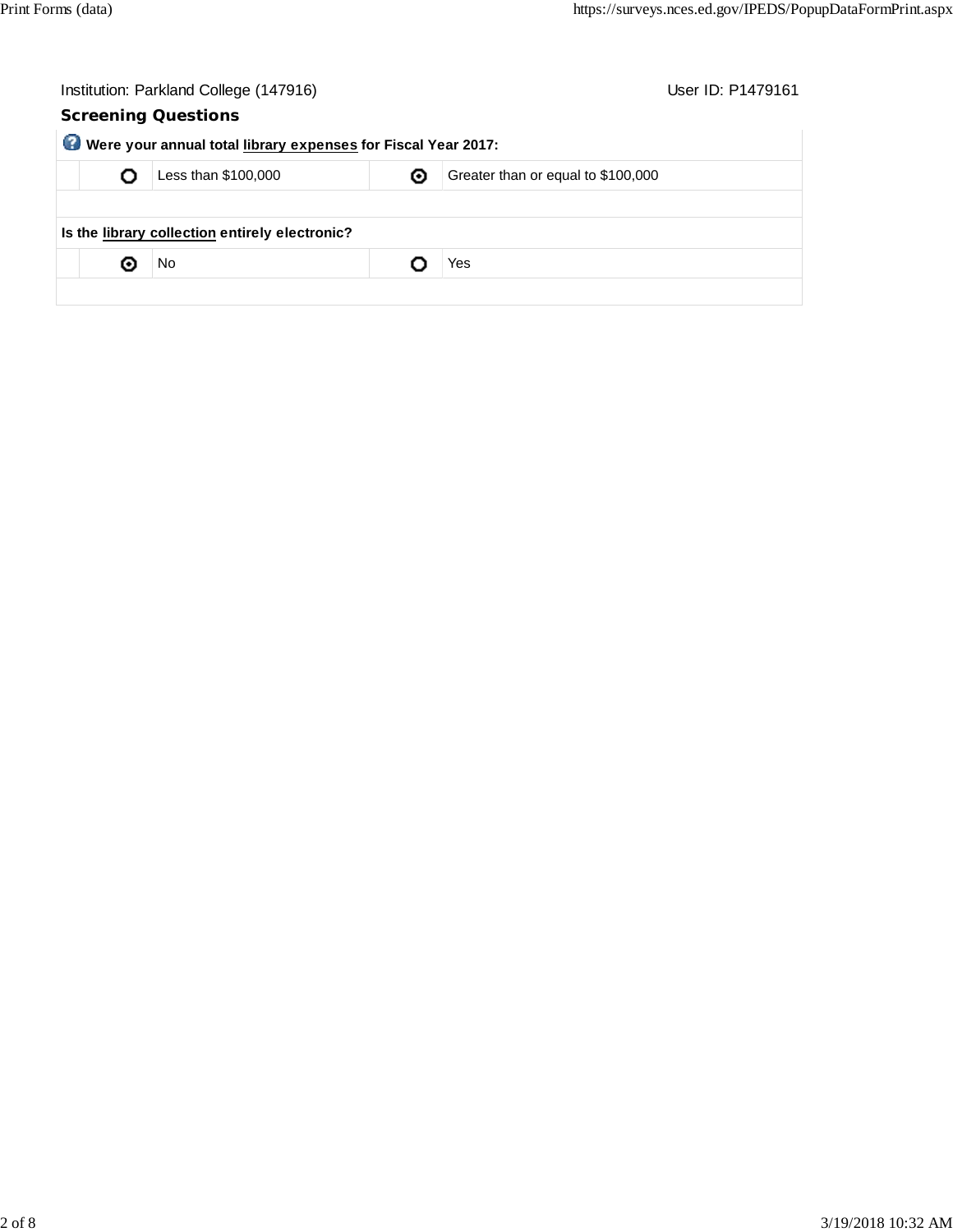Institution: Parkland College (147916) Contract College (147916)

#### **Library Collections/Circulation and Interlibrary Loan Services**

#### Section I:

# For all degree-granting institutions

# with library expenses >0 and/or access to a library collection

**NOTE - This section of the survey collects data on selected types of material. It does not cover all materials. Report the total number of each category held at the END of Fiscal Year 2017.**

|                                 | <b>Physical</b> |                             | <b>Digital/Electronic</b> | <b>Total</b>                |         |
|---------------------------------|-----------------|-----------------------------|---------------------------|-----------------------------|---------|
| <b>Library Collections</b>      |                 | <b>Prior Year</b><br>Amount |                           | <b>Prior Year</b><br>Amount |         |
| Ø<br><b>Books</b>               | 91,871          | 90,929                      | ◈<br>6,427                | 9,219                       |         |
| <b>Databases</b>                |                 |                             | 42                        | 39                          |         |
| Media                           | 10,523          | 10,449                      | ◈<br>31,457               | 24,081                      |         |
| Serials                         | 239             | 298                         | 63,022                    | 79,770                      |         |
| <b>Total</b>                    | 102,633         | 101,676                     | 100,948                   | 113,109                     | 203,581 |
|                                 |                 |                             |                           |                             |         |
| <b>Library Circulation</b><br>Ø | 18,381          | 24,940                      | 34,563                    | 30,697                      | 52,944  |

#### **Does your instituion have Interlibrary Loan Services ?**

| No                                                                 |               |                          |
|--------------------------------------------------------------------|---------------|--------------------------|
| Yes                                                                |               |                          |
| <b>Interlibrary Loan Services</b>                                  | <b>Number</b> | <b>Prior Year Amount</b> |
| Total interlibrary loans and documents provided to other libraries | 4,533         | 6,164                    |
| Total interlibrary loans and documents received                    | 1,359         | 1.731                    |

**You may use the space below to** provide context **for the data you've reported above.This context box will not be posted on the College Navigator Website.**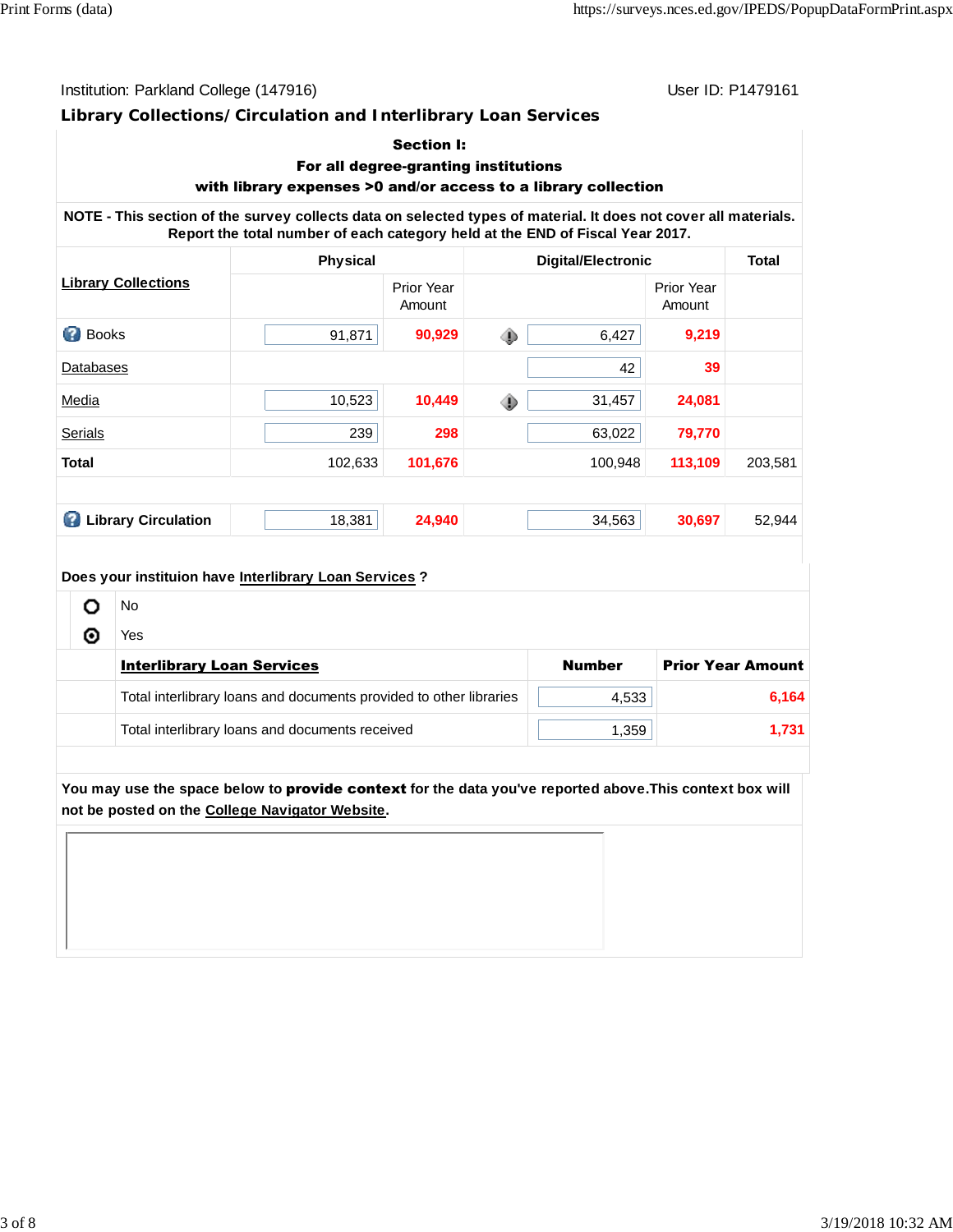| Institution: Parkland College (147916) |  |  |  |
|----------------------------------------|--|--|--|
|----------------------------------------|--|--|--|

**Expenses**

User ID: P1479161

| <b>Section II:</b><br>For degree-granting institutions with<br>library expenses $>= $100,000$ |                                  |                  |                                                                                                                                                                 |   |           |                                    |
|-----------------------------------------------------------------------------------------------|----------------------------------|------------------|-----------------------------------------------------------------------------------------------------------------------------------------------------------------|---|-----------|------------------------------------|
|                                                                                               |                                  |                  | Library expenses should be reported for the most recent 12-month period that corresponds to your<br>institution's fiscal year that ends before October 1, 2017. |   |           |                                    |
|                                                                                               |                                  |                  |                                                                                                                                                                 |   |           | <b>Prior Year</b><br><b>Amount</b> |
|                                                                                               | <b>libraries</b>                 |                  | <b>O</b> Indicate the number of branch and independent<br>(exclude the main or central library).                                                                |   | 0         | $\bf{0}$                           |
|                                                                                               | <b>B</b> Expenses                |                  |                                                                                                                                                                 |   | Amount    |                                    |
|                                                                                               |                                  |                  | Total salaries and wages for the library staff                                                                                                                  |   | 706,808   | 791,520                            |
|                                                                                               | O<br>◉                           | <b>No</b><br>Yes | <b>Total Fringe benefits</b>                                                                                                                                    | ◈ | 105,912   | 212,330                            |
|                                                                                               |                                  |                  |                                                                                                                                                                 |   |           |                                    |
|                                                                                               | Materials/services expenses      |                  |                                                                                                                                                                 |   |           |                                    |
|                                                                                               |                                  |                  | One-time purchases of books, serial backfiles, and other materials                                                                                              |   | 80,837    |                                    |
|                                                                                               |                                  |                  | Ongoing commitments to subscriptions                                                                                                                            |   | 124,009   |                                    |
|                                                                                               | All other materials/service cost |                  |                                                                                                                                                                 |   | 19,933    |                                    |
|                                                                                               |                                  |                  | <b>Total materials/services expenses</b>                                                                                                                        |   | 224,779   | 260,636                            |
|                                                                                               |                                  |                  | <b>Operations and maintenance expenses</b>                                                                                                                      |   |           |                                    |
|                                                                                               | <b>Preservation services</b>     |                  |                                                                                                                                                                 |   | 0         |                                    |
|                                                                                               |                                  |                  | All other operations and maintenance expenses                                                                                                                   |   | 57,628    |                                    |
|                                                                                               |                                  |                  | Total operations and maintenance expenses                                                                                                                       |   | 57,628    | 64,492                             |
|                                                                                               | <b>Total Expenses</b>            |                  |                                                                                                                                                                 |   | 1,095,127 | 1,328,978                          |
|                                                                                               |                                  |                  | <b>Total Expenses (minus Fringe Benefits)</b>                                                                                                                   |   | 989,215   | 1,116,648                          |

**You may use the space below to** provide context **for the data you've reported above.This context box will not be posted on the College Navigator Website.**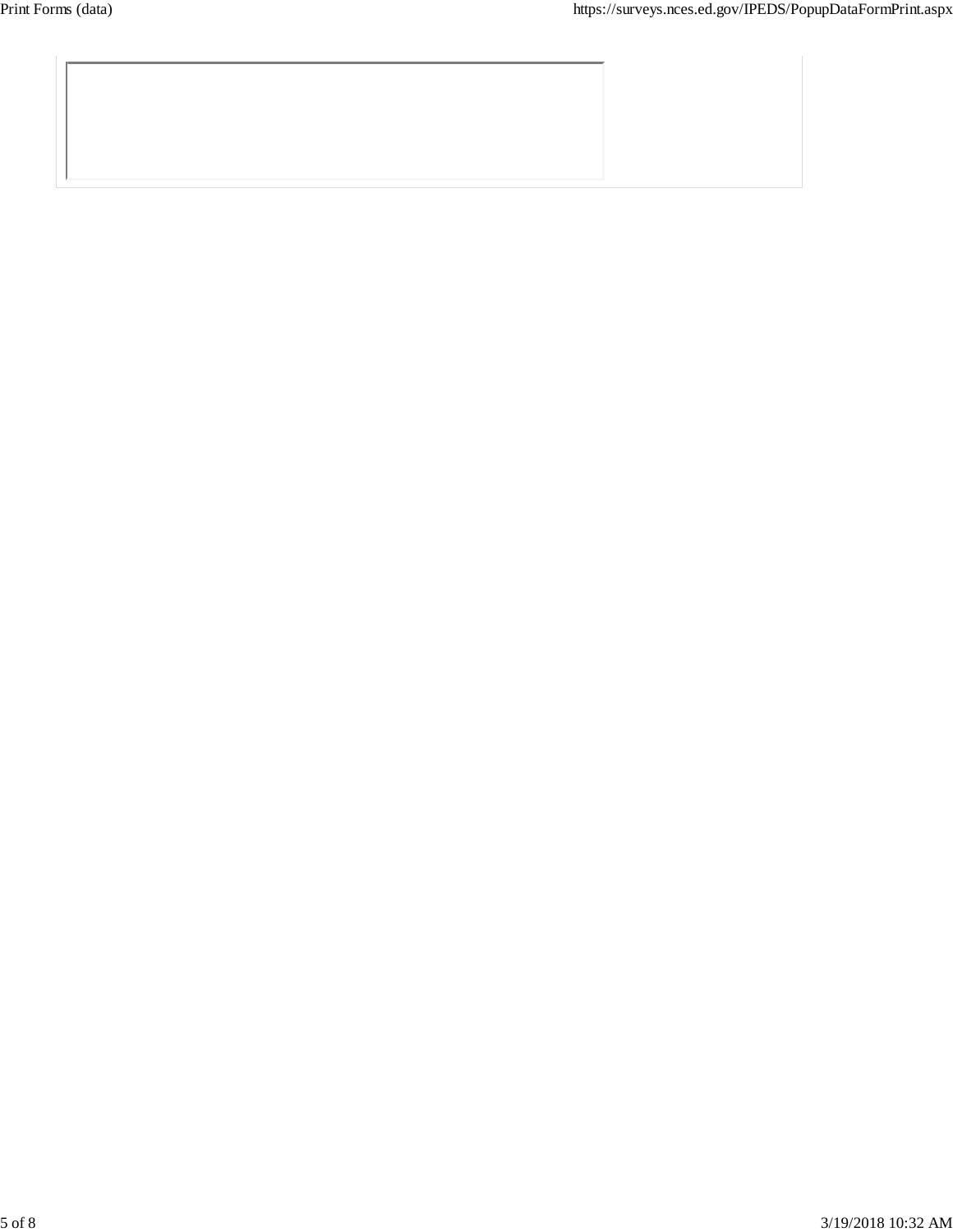User ID: P1479161

## **Prepared by**

The name of the preparer is being collected so that we can follow up with the appropriate person in the event that there are questions concerning the data. The Keyholder will be copied on all email correspondence to other preparers.

The time it took to prepare this component is being collected so that we can continue to improve our estimate of the reporting burden associated with IPEDS. Please include in your estimate the time it took for you to review instructions, query and search data sources, complete and review the component, and submit the data through the Data Collection System.

Thank you for your assistance.

| This survey component was prepared by: |                        |   |                             |  |                   |  |  |
|----------------------------------------|------------------------|---|-----------------------------|--|-------------------|--|--|
|                                        | Keyholder              |   | <b>SFA Contact</b>          |  | <b>HR Contact</b> |  |  |
|                                        | <b>Finance Contact</b> | ⊚ | Academic Library<br>Contact |  | Other             |  |  |
| Deb Probasco<br>Name:                  |                        |   |                             |  |                   |  |  |
| dprobasco@parkland.edu<br>Email:       |                        |   |                             |  |                   |  |  |
|                                        |                        |   |                             |  |                   |  |  |

**How many staff from your institution only were involved in the data collection and reporting process of this survey component?**

7.00 | Number of Staff (including yourself)

**How many hours did you and others from your institution only spend on each of the steps below when responding to this survey component?**

*Exclude the hours spent collecting data for state and other reporting purposes.*

| <b>Staff</b><br>member | <b>Collecting Data</b><br><b>Needed</b> | <b>Revising Data to</b><br>Match<br><b>IPEDS Requirements</b> | <b>Entering Data</b> | <b>Revising and Locking</b><br>Data |  |
|------------------------|-----------------------------------------|---------------------------------------------------------------|----------------------|-------------------------------------|--|
| Your office            | 12.00<br>hours                          | hours                                                         | 1.00<br>hours        | hours                               |  |
| Other offices          | hours                                   | hours                                                         | hours                | hours                               |  |
|                        |                                         |                                                               |                      |                                     |  |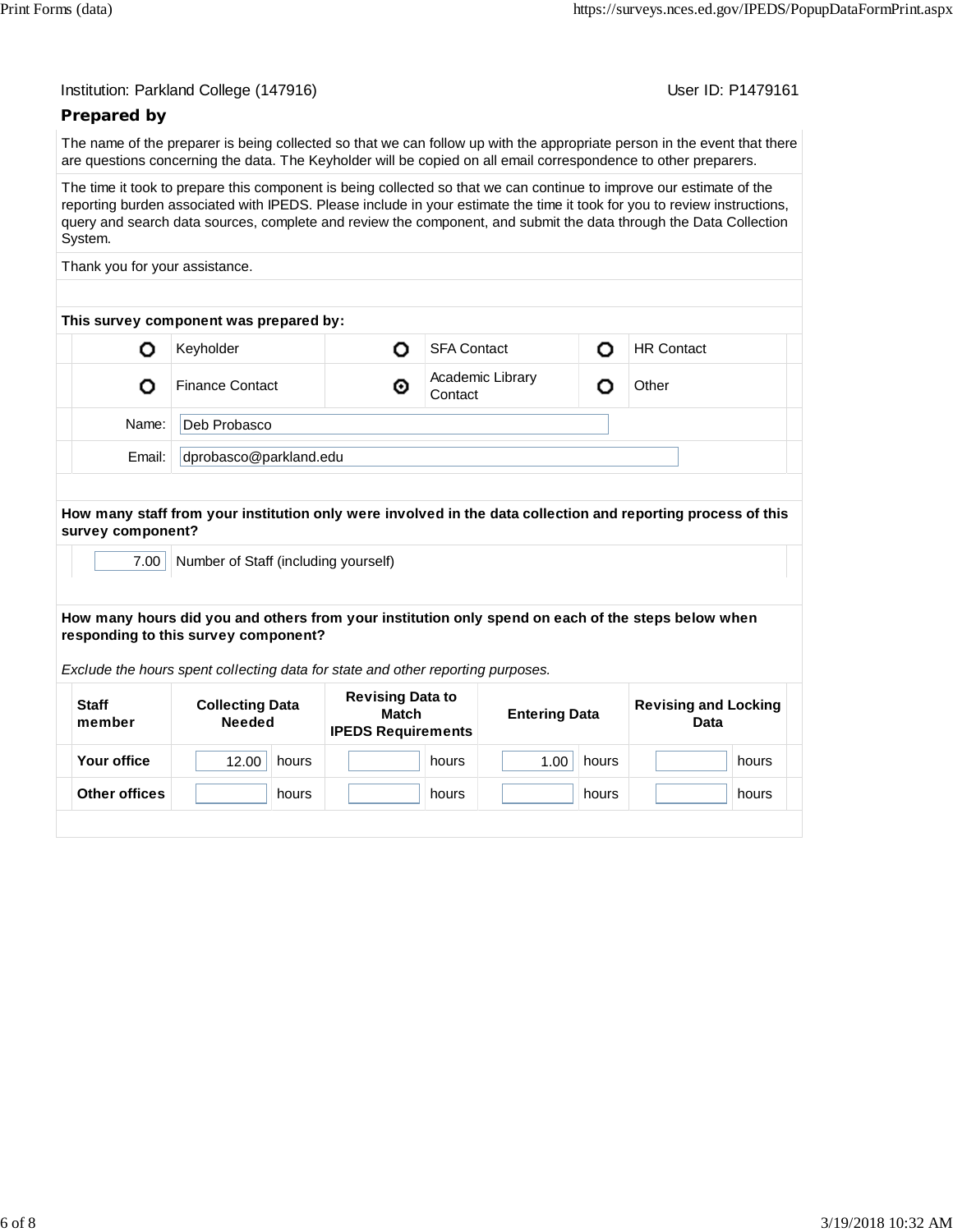Institution: Parkland College (147916) **Distribution: Parkland College (1479161** College College College College College College College College College College College College College College College College College Colle

#### **Summary**

### **Academic Libraries Component Summary**

IPEDS collects important information regarding your institution. All data reported in IPEDS survey components become available in the IPEDS Data Center and appear as aggregated data in various Department of Education reports. Additionally, some of the reported data appears in your institution's Data Feedback Report (DFR). The purpose of this summary is to provide you an opportunity to view some of the data that, when accepted through the IPEDS quality control process, will appear on your DFR. Data Feedback Reports will be available through the Data Center and sent to your institution's CEO in November 2017.

Please review your data for accuracy. If you have questions about the data displayed below after reviewing the data reported on the survey screens, please contact the IPEDS Help Desk at: 1-877-225-2568 or ipedshelp@rti.org.

| Library<br>Collections/Circulation | <b>Physical Collection</b> | Digital/Electronic<br>Collection |
|------------------------------------|----------------------------|----------------------------------|
| <b>Books</b>                       | 91,871                     | 6,427                            |
| Databases                          |                            | 42                               |
| Media                              | 10,523                     | 31,457                           |
| Serials                            | 239                        | 63,022                           |
| <b>Total Collection</b>            | 102,633                    | 100,948                          |
|                                    |                            |                                  |
| <b>Total Circulation</b>           | 18,381                     | 34,563                           |

| <b>Expenses</b>                        | Amount      |
|----------------------------------------|-------------|
| Salaries and wages                     | \$706.808   |
| Fringe benefits                        | \$105.912   |
| Materials/services expenses            | \$224.779   |
| Operations and maintenance<br>expenses | \$57,628    |
| Total expenses                         | \$1,095,127 |